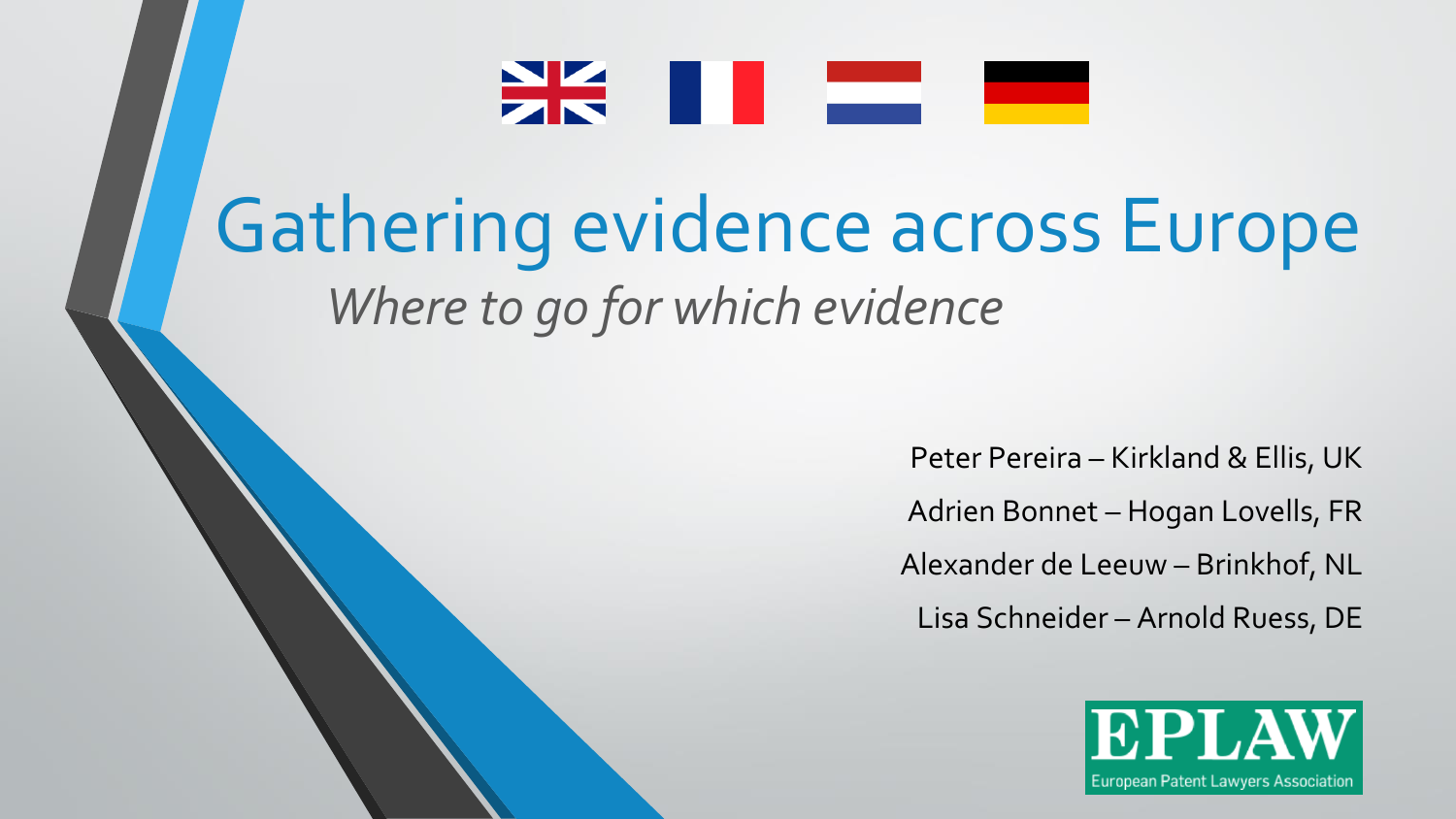### **Outline of topics**

- Hearing of witnesses
- Expert evidence
- Evidentiary seizure / discovery
- Confidentiality issues
- Cross-border use of evidence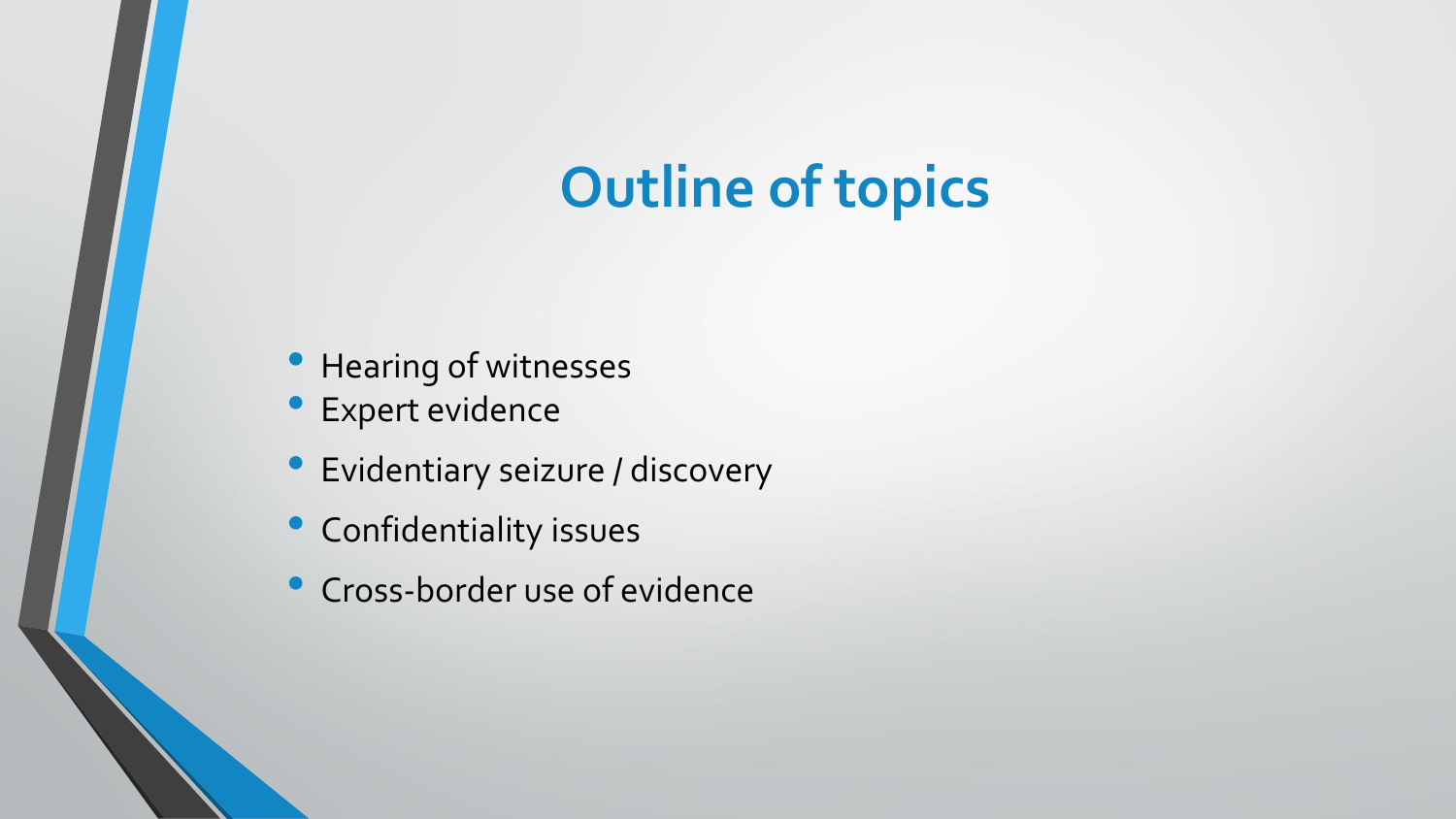## **Hearing witnesses - UK**

- Witness evidence written and oral is a primary form of evidence during a trial involving a patent
- Choice of witness important consider their proximity to facts in issue, general temperament and any potential credit issues
- Written evidence is usually most weighty when corroborated by other evidence (e.g. documents or other witnesses)
- Cross-examination very common in trials purpose is to test the written evidence and determine issues of credibility, reliability and veracity
- Witnesses can be cross-examined on anything within their knowledge, not just what appears in the written evidence
- Lay witnesses are typically examined on their own, but expert witnesses are sometimes heard concurrently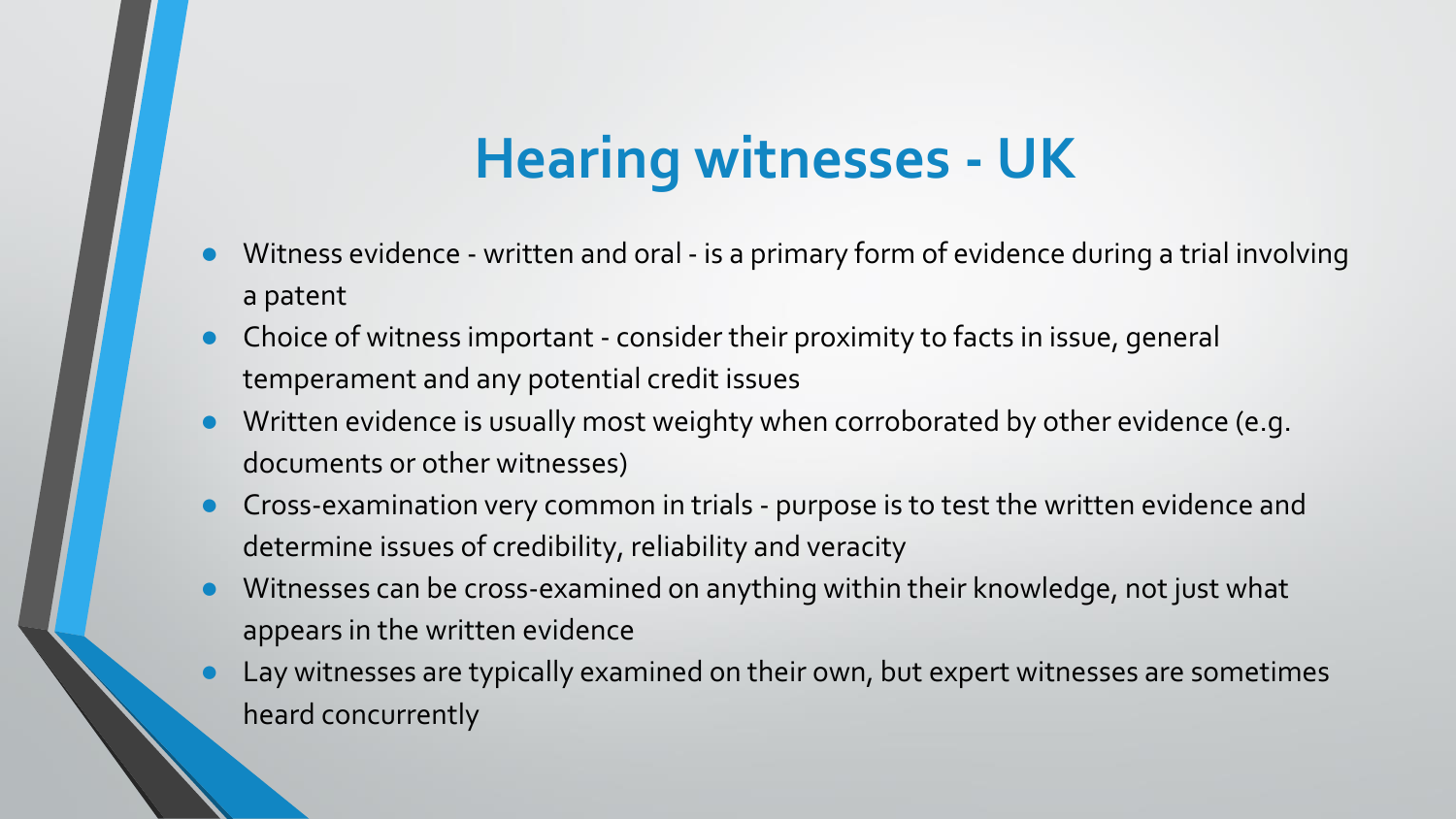## **Hearing witnesses - NL**

- Not that common in patent cases
- Usually only pre-trial  $\rightarrow$  preliminary witness hearing
- Very low hurdle to get witness hearing
- Dutch witnesses have obligation to appear in court
- Party asking for witnesses has to pay the costs, but can be reclaimed if it wins the subsequent case
- Judge asks the questions, counsel can address witnesses when judge is finished
- Summary transcript made at end of hearing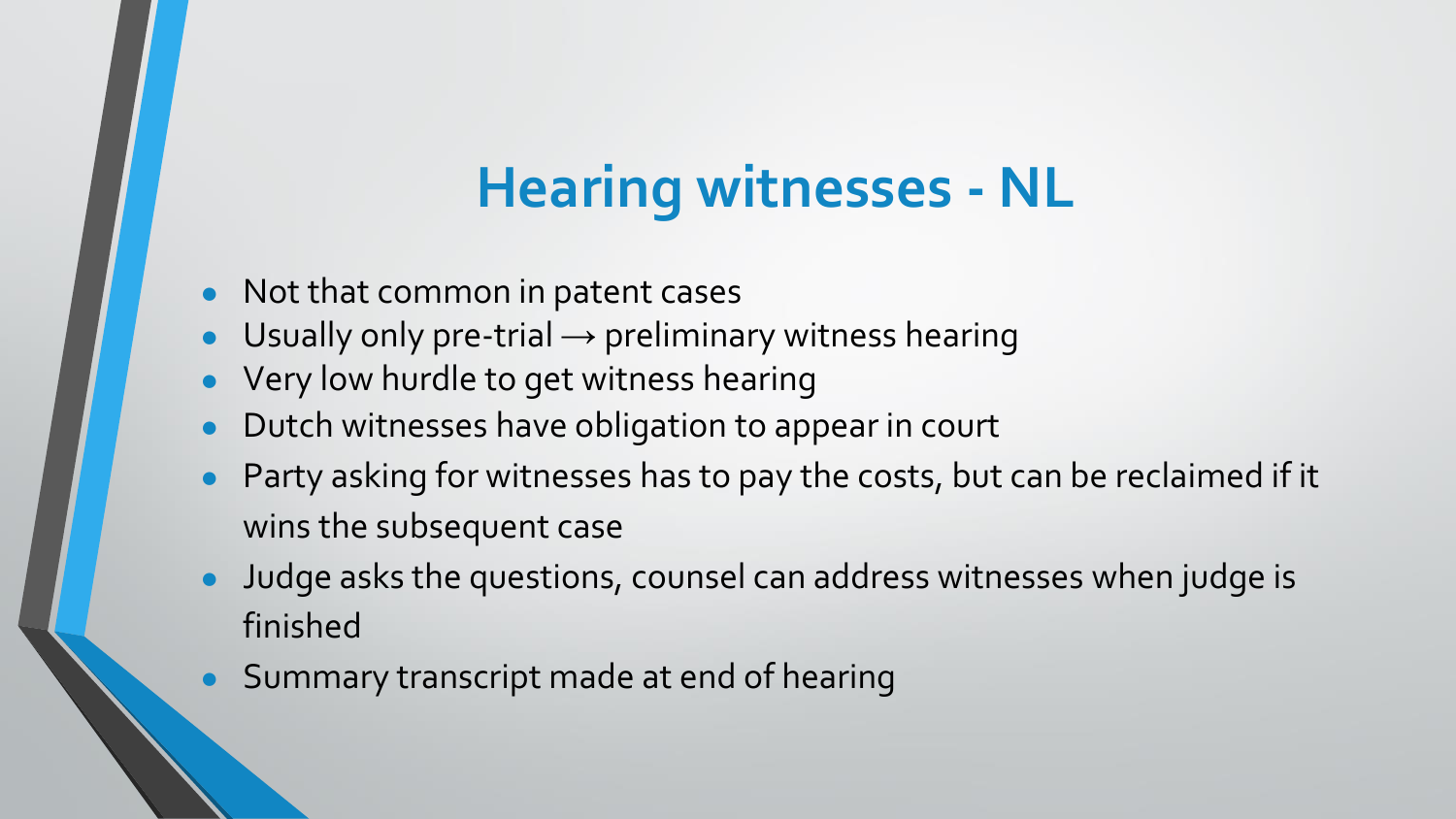### **Hearing witnesses – FR & DE**

#### FR

- Witness hearing is available pre-trial and during trial - on the judge's initiative or at a party's request
- In practice, witness hearing is almost never used in patent cases - written evidence tradition
- Written witness affidavits more commonly used

#### **DE**

- No provisions for hearing witnesses pretrial
- Parties name witnesses in their briefs and court summons them if taking evidence is needed (not often the case)
- Witnesses have to appear in court - testimonies in writing are not admissible
- no cross-examination but parties can ask questions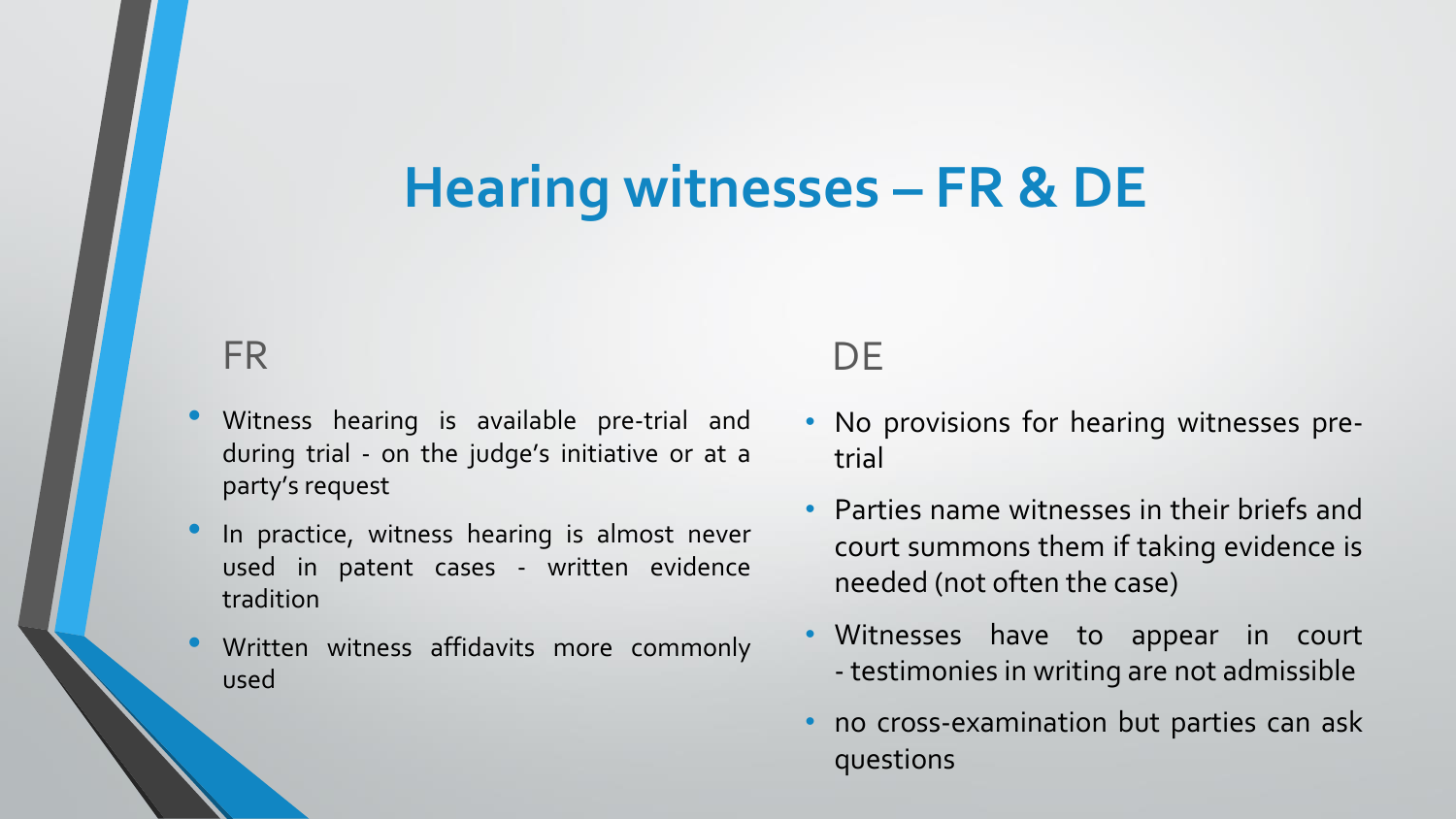### **Expert evidence – UK & NL**

#### UK

- Parties are free to choose their expert(s)
- Experts should be independent of the parties
- Experts can only give evidence on the areas in which they have any expertise, anything outside their expertise is inadmissible
- Experts have a central role in establishing the state of the art at the priority date, issues of construction of the patent, infringement, novelty, obviousness etc
- Experts should be instructed appropriately

#### NL

- Usually party experts
- Try to find 'skilled person'
- Written declarations, as many as you like
- Can bring expert to court
- Experts can speak at hearing
	- No cross-examination
	- Can be asked questions by court
- No strict rules on how to approach experts
- Also relevant for seizures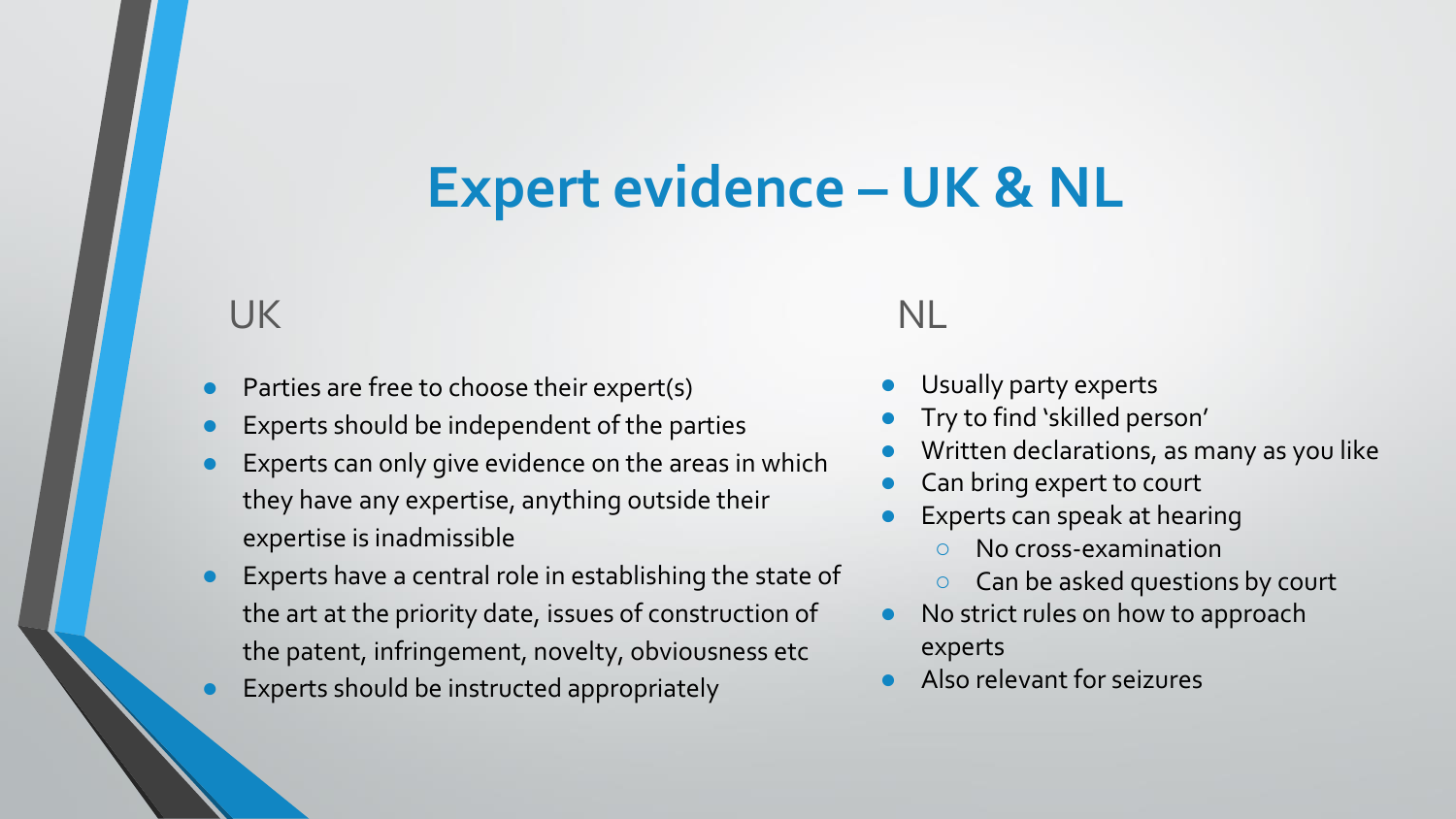### **Expert evidence – DE & FR**

#### **DE**

#### • **Private expert opinions**

- give allegations more credibility
- Nevertheless, they are **no means of evidence** -> careful cost-benefit calculation is recommended
- **Court appointed expert** 
	- admissible means of evidence
	- opinion submitted in writing hearing (and questioning) in trial possible

#### FR

- Party appointed experts may be used to prove technical points but are not systematic. Choice of expert and form of the report are free
- The Court can appoint an expert which hands down a report after an *inter partes* debate - Rarely used in patent cases (except to assess damages)
- Opinion submitted in writing. Hearing of experts in trial possible but extremely rare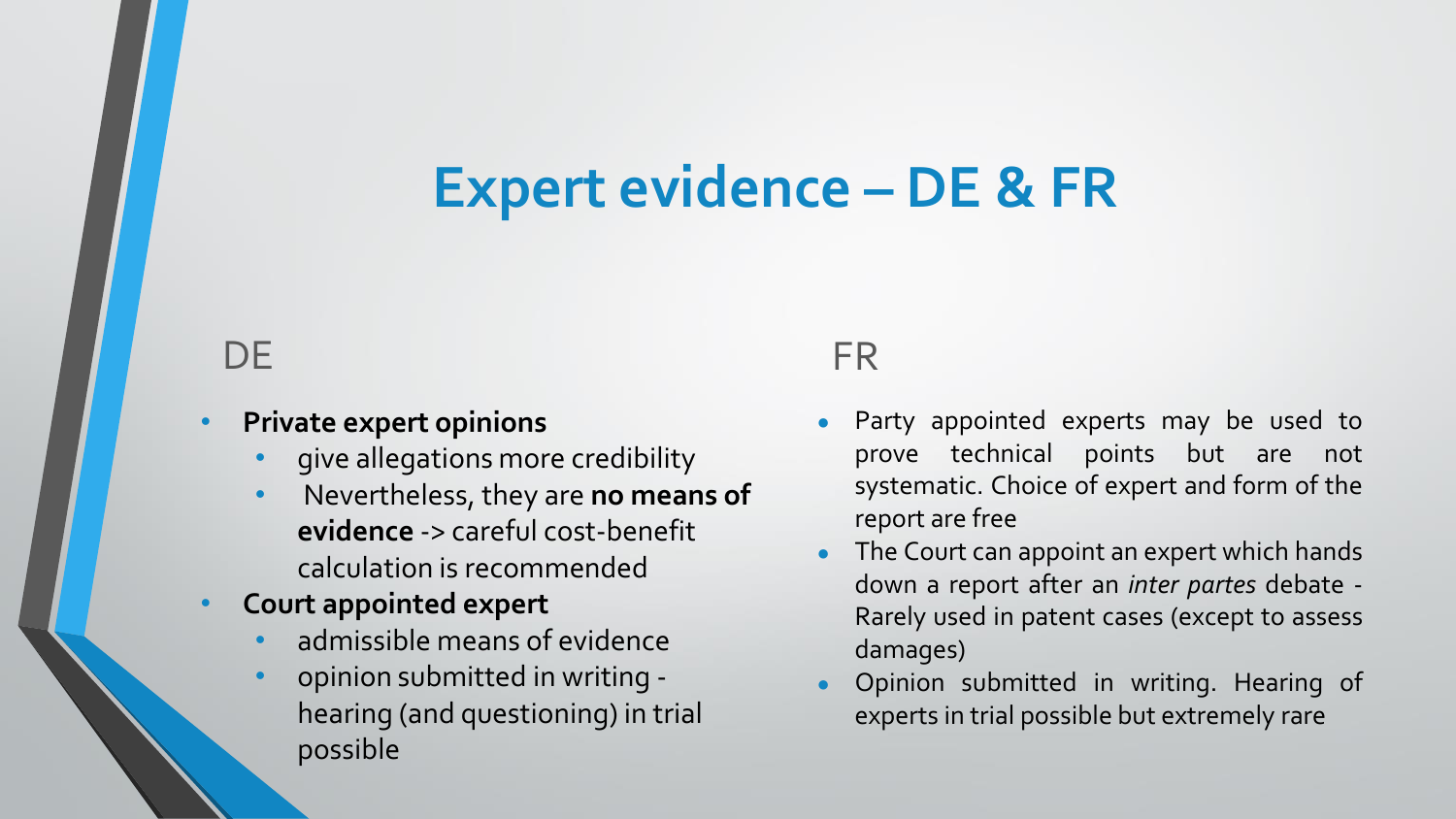### **Evidentiary seizure / discovery - UK**

- Notice to Admit Facts gathering evidence the easy way
- Statement of Agreed Facts useful way to establish CGK
- Product or process description limits disclosure on e.g. obviousness
- Discovery/disclosure remains common note Disclosure Pilot which commenced on 1 January 2019 (Initial disclosure v Extended disclosure)
- Pre-action inspection of property recently considered for the first time by the High Court in *Boehringer Ingelheim v Mylan* [2019] EWHC 584 (6 March 2019)

Experiments - time, cost and design factors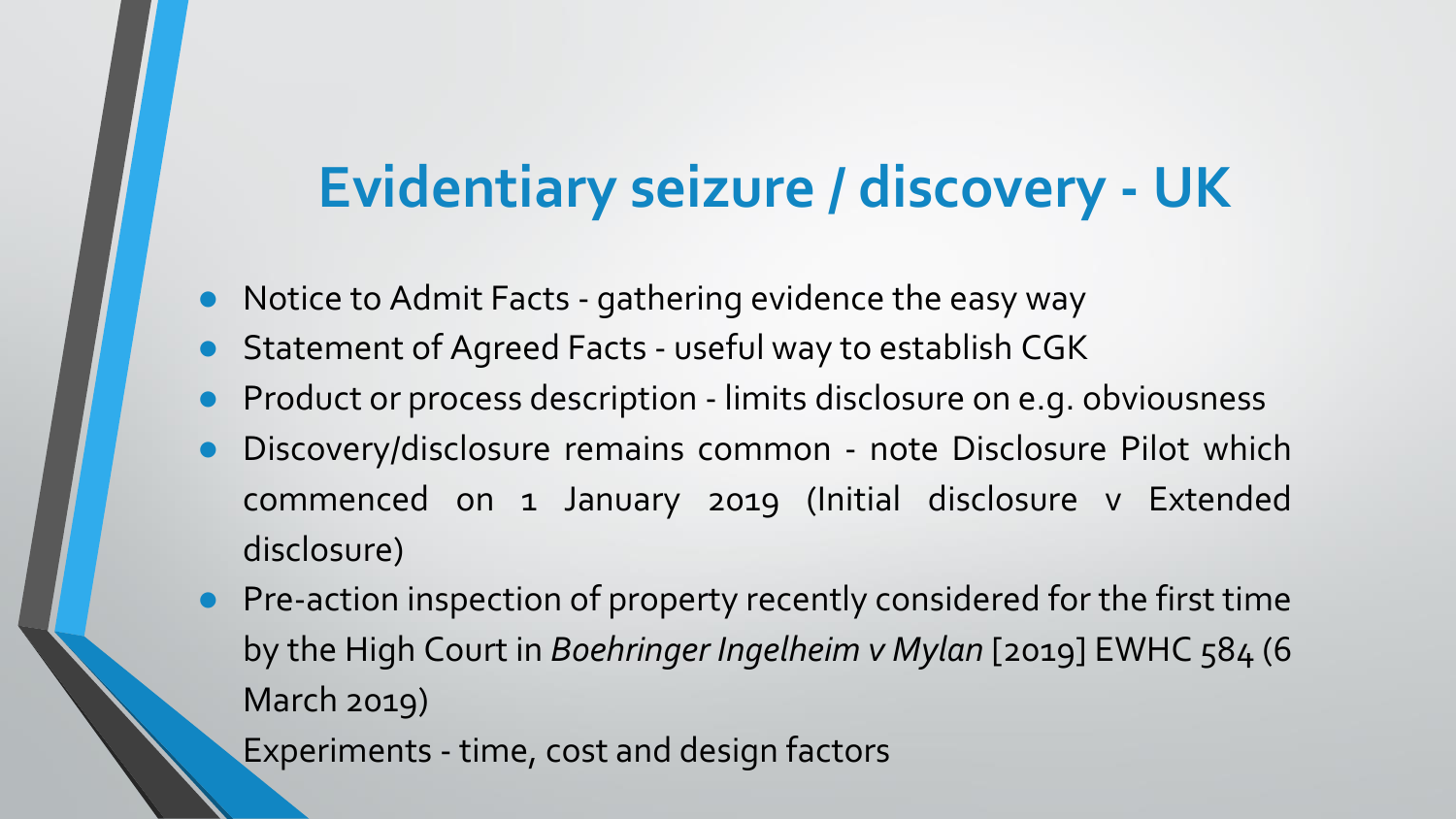## **Evidentiary seizure / discovery - NL**

#### Evidentiary seizure

- No discovery  $\rightarrow$  afraid of fishing expeditions
- Only for 'specified documents'
- But Dutch seizure can be broad:
	- Digital documents, cloud, mailboxes, etc.
	- 'Any evidence'
- Low hurdle to obtain seizure
- Court appointed bailiff will enter premises
	- Potentially with IT and technical experts
	- Access to all locations
- Make a selection during seizure
	- Keywords, types of documents, etc.
	- Sometimes forensic copy for later selection

#### Access to / use of evidence

No direct access to evidence!

- Separate access proceedings required
- Higher threshold for access
	- Reasonable suspicion of infringement?
	- Lower than PI injunction, higher than seizure
	- Access to get evidence, so no conclusive infringement evidence required for access
- Common to use independent expert for selection / disclosure
- Also possible for evidence to be destroyed before access (e.g. privileged correspondence)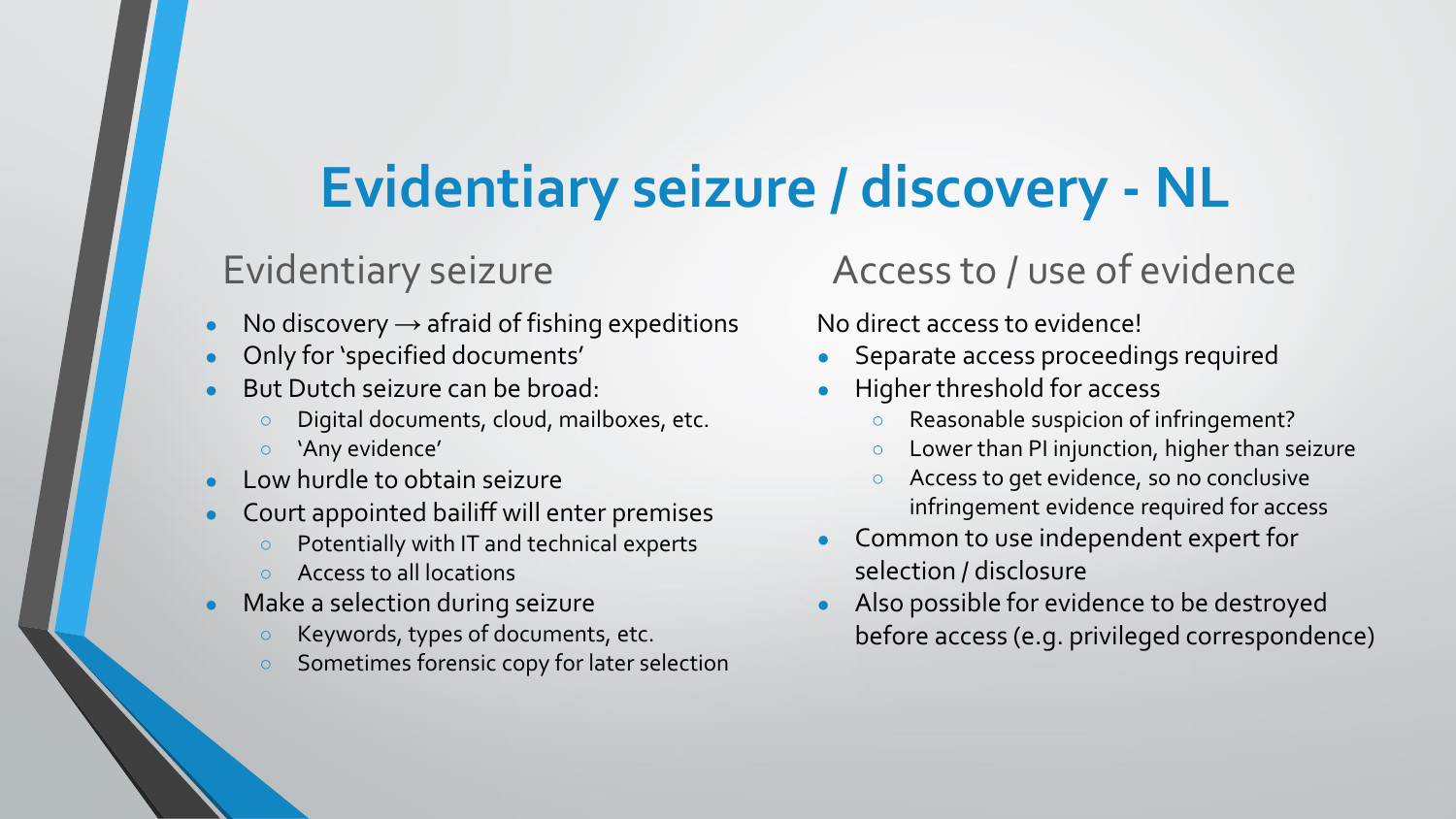## **Evidentiary seizure / discovery - FR**

**Saisie-contrefaçon** (evidentiary seizure) performed in most patent cases :

- Obtained *ex parte* before any proceedings
- Low threshold: no legal requirement to prove plausibility of infringement but available elements should be provided to the judge. In practice, judges do not refuse the seizure but can amend the scope of the authorized measures
- **Example 1** Broad scope: operations in any authorized premises of the defendant or of any third party by a bailiff and possibly technical/IT experts
- <sup>o</sup> Broad range: Seizure of samples of products and accounting documents, questions to employees, access to the IT system are available
- ➢ Bailiff report in writing and direct access to evidence (in principle). The validity of the seizure can be challenged at any point in subsequent proceedings => Strict compliance with the seizure order is required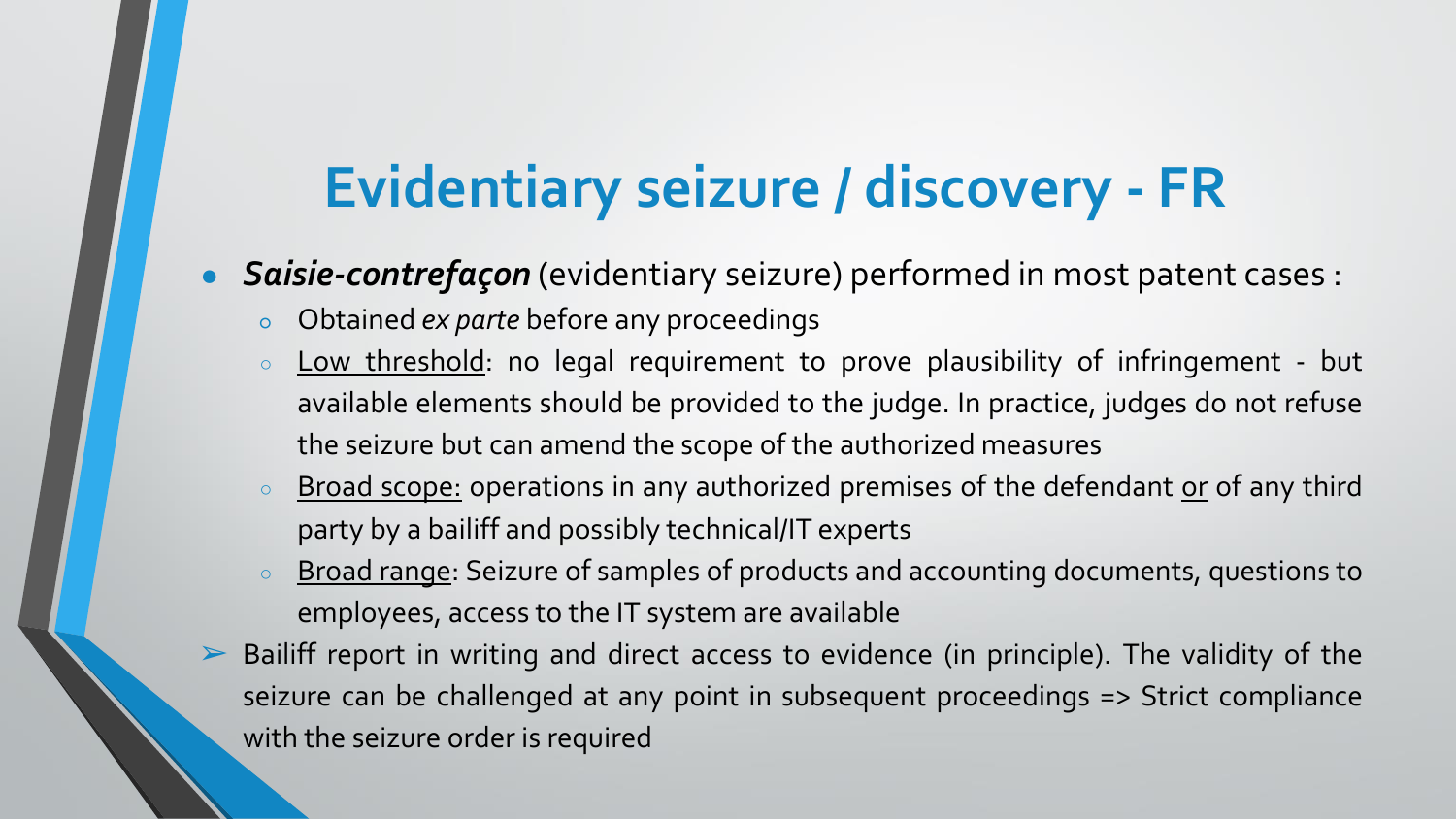## **Evidentiary seizure / discovery - DE**

#### Documents/Information

- no discovery
- claim for production of documents specific documents must be identified
	- Intention: enable patentee to clarify the facts of a claim and substantiate allegations of infringement
	- Requirements: (1) sufficient probability of infringement and (2) provision/inspection must be proportionate
	- As preliminary relief also ex parte available
	- If it turns out that there is no infringement, defendant entitled to damages

Items

claim for inspection of an item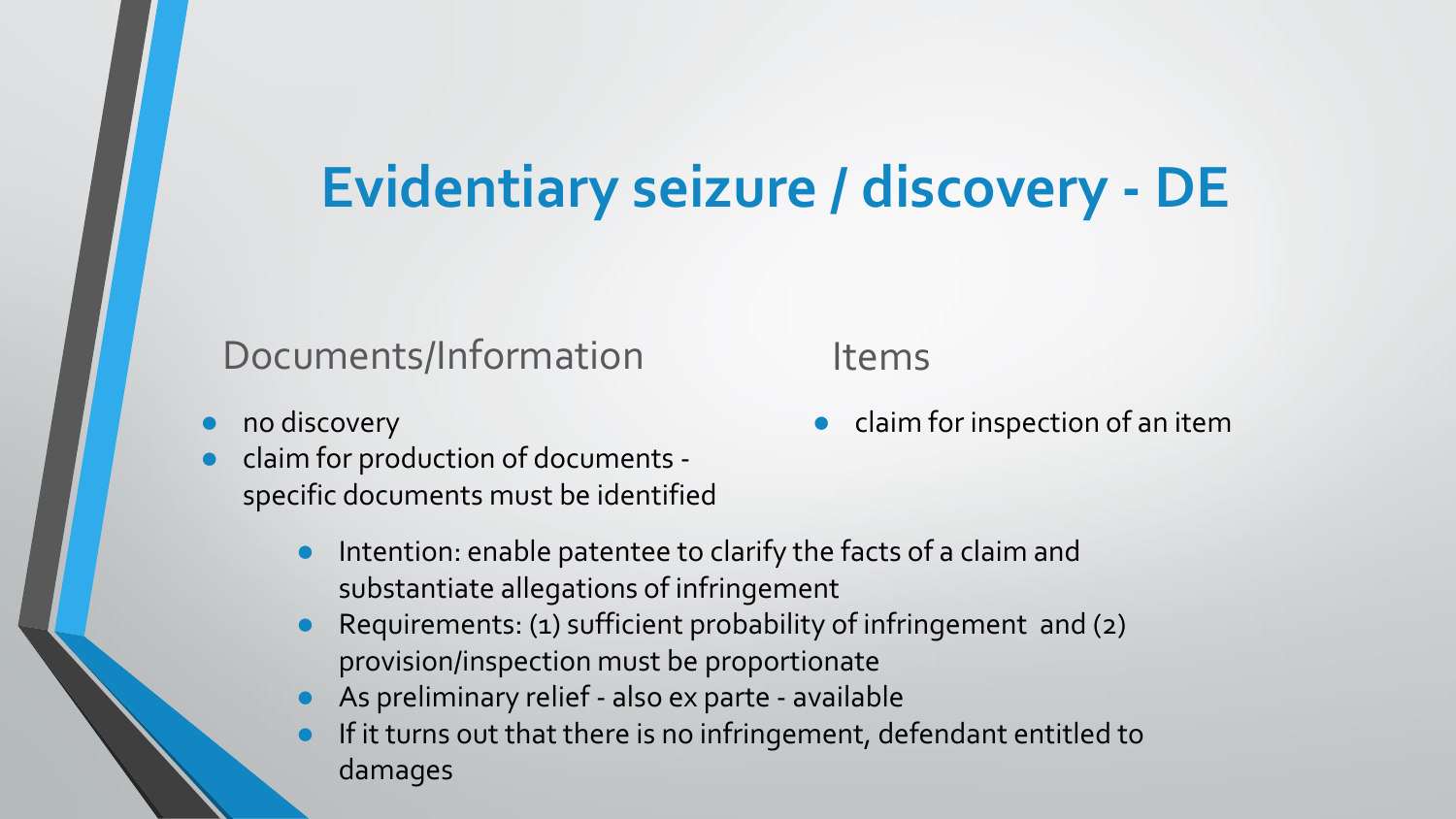## **Confidentiality issues - DE**

"Düsseldorfer proceedings" = expedient proceedings for establishing facts and/or preserving evidence ensuring protection of confidential information

- **Phase 1:** patentee establishes requirements of claim for inspection
- **Phase 2:** court appointed expert and patentee's counsel undertake inspection. Both are under obligation of confidentiality - in particular towards patentee.
- **Phase 3:** petitioner and patentee's counsel (still under obligation of confidentiality) receive expert opinion and get opportunity to comment on confidentiality interests.
- **Phase 4:** court decides whether and to what extent the expert opinion is shared with patentee (blackened edition, further obligations of confidentiality, etc.) Decision to share expert opinion can be appealed.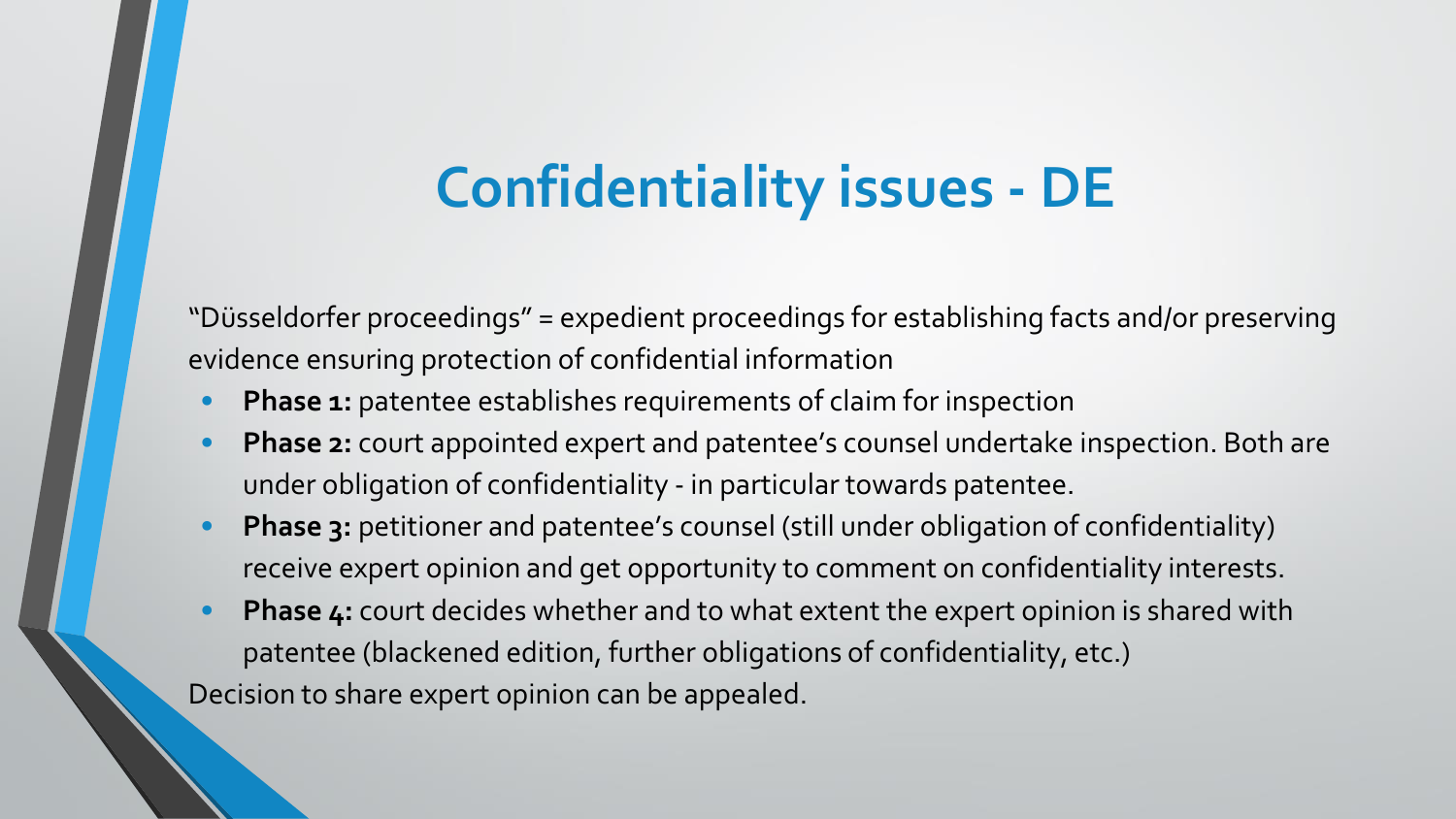## **Confidentiality issues - FR**

#### ● In the context of a *saisie-contrefaçon* :

- Seized party can request that confidential documents be placed under seal
- Confidential documents will be sorted out in a subsequent procedure which may involve an expert and/or a confidentiality club
- New provisions : the seizure order can provide that all seized exhibits will be placed under seal
- In the context of any patent proceedings:
	- New legal provisions implement specific procedures for the communication of confidential documents
	- A party can first submit the evidence to the judge who will decide to whom and in which conditions it can be communicated in the proceedings
	- Hearing behind closed doors and redacted judgments are available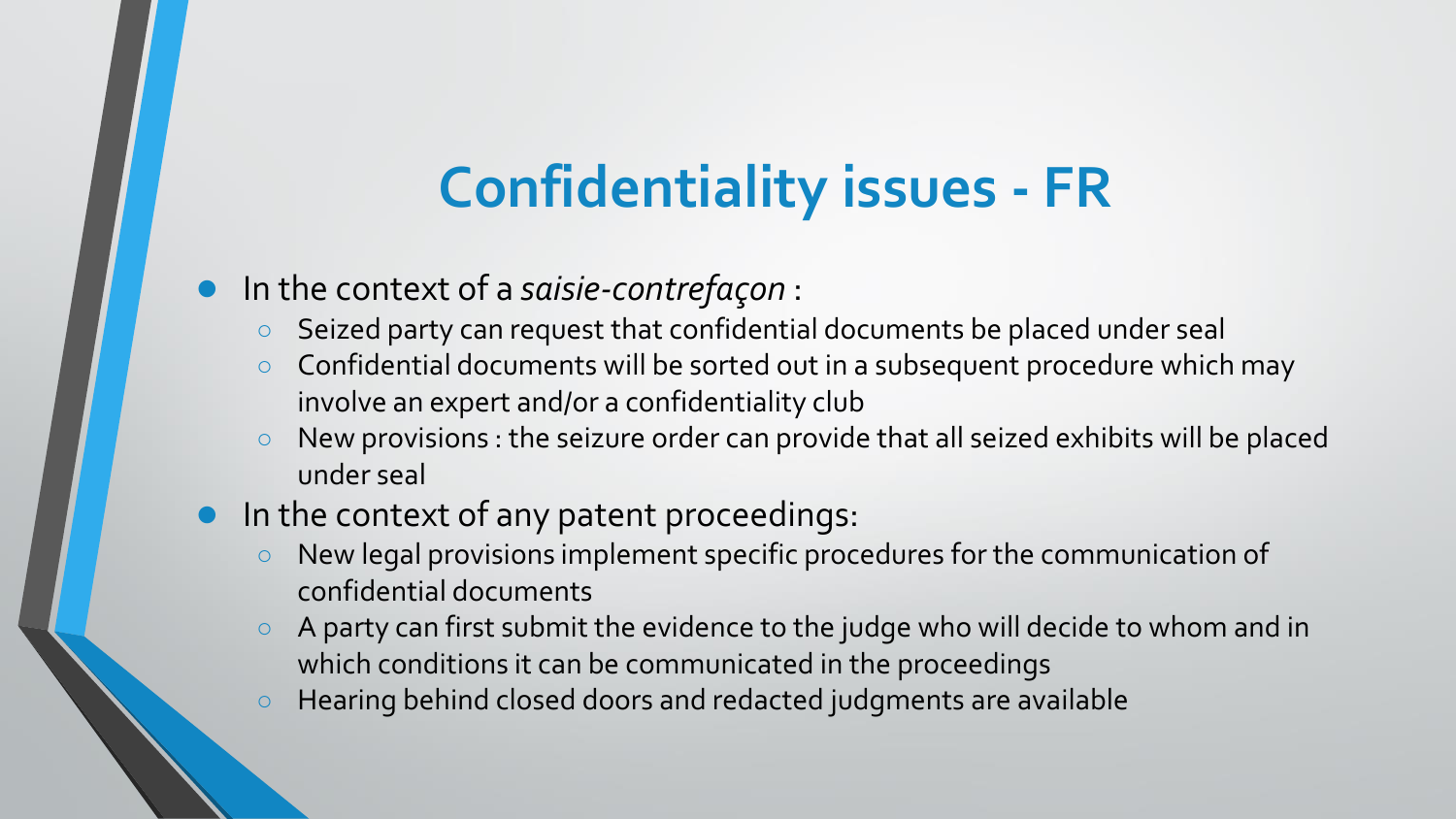## **Confidentiality issues - NL**

- Measures above only granted insofar as confidentiality is safequarded
- Seizure  $\rightarrow$  no direct access  $\rightarrow$  inter partes proceedings.
- Dow/Organik nice example (trade secret litigation):
	- Access through independent expert
	- Limitations on how evidence can be used (only to establish unlawful acts in legal proceedings)
	- Penal sum of EUR 1 million per violation, capped at 10 million
	- Privileged correspondence deleted prior to access
- **Decisions can be redacted**
- Hearings can be held behind closed doors

New trade secret legislation  $\rightarrow$  confidentiality pools  $\rightarrow$  apply to patent cases?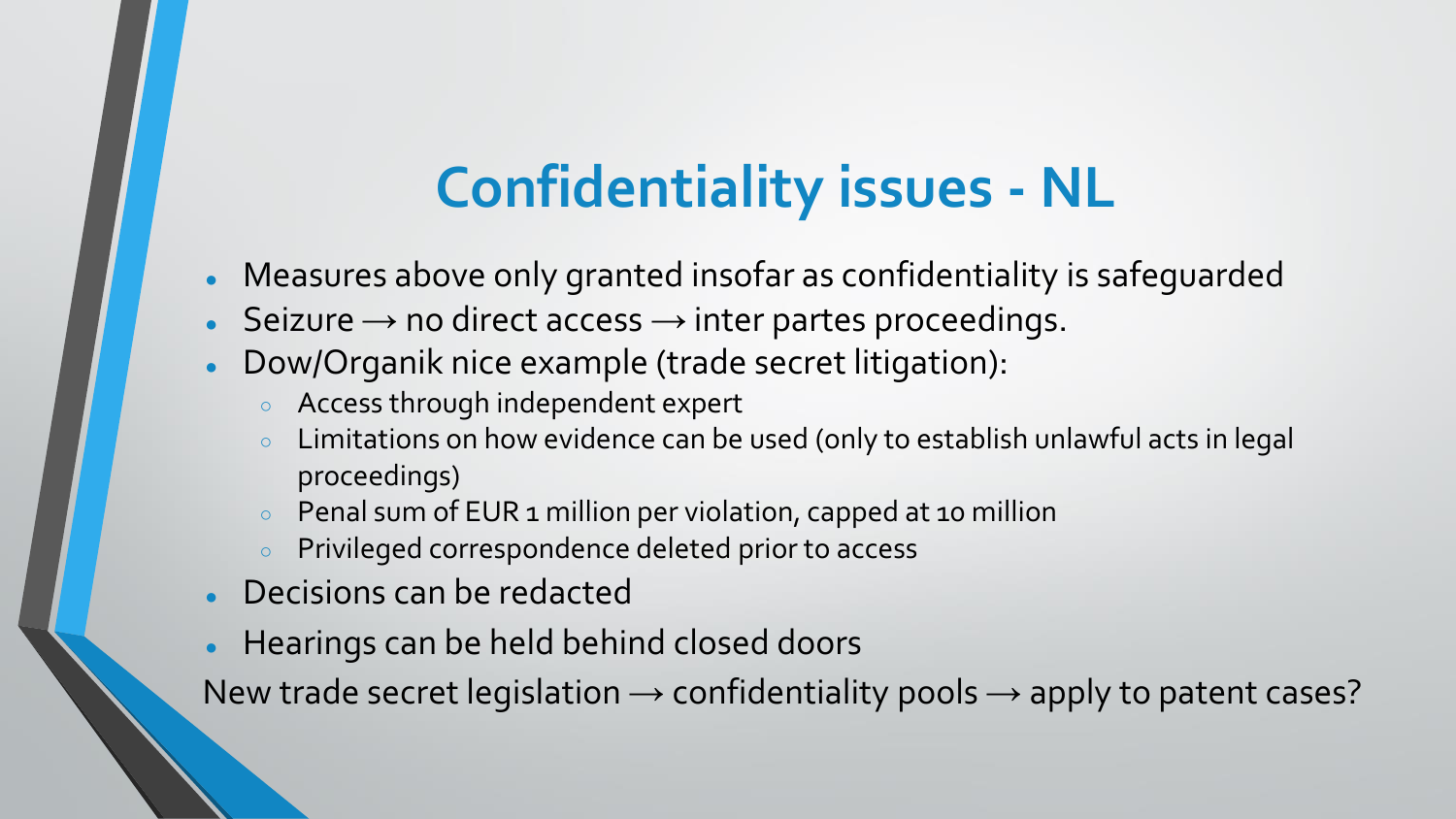## **Confidentiality issues - UK**

- Open justice a fundamental principle of court system
- Note Article 6 of European Convention of Human Rights right to fair trial
- Harman undertakings and CPR 31.22 substantive legal obligations
- Confidentiality clubs common in IP cases and where the parties agree there is generally latitude to restrict access to information between the parties - but cannot undermine the open justice principle
- "Outside eyes only" confidentiality regime rejected by Mr Justice Henry Carr in *TQ Delta v Zyxel Communications* [2018] EWHC 1515 (but compare earlier decisions in *IPCom v HTC* [2013] EWHC 52 (Floyd J) and *Unwired Planet* [2017] EWHC 3083 (Birss J))

● Trade Secrets Directive (2018) - sits in parallel with confidential information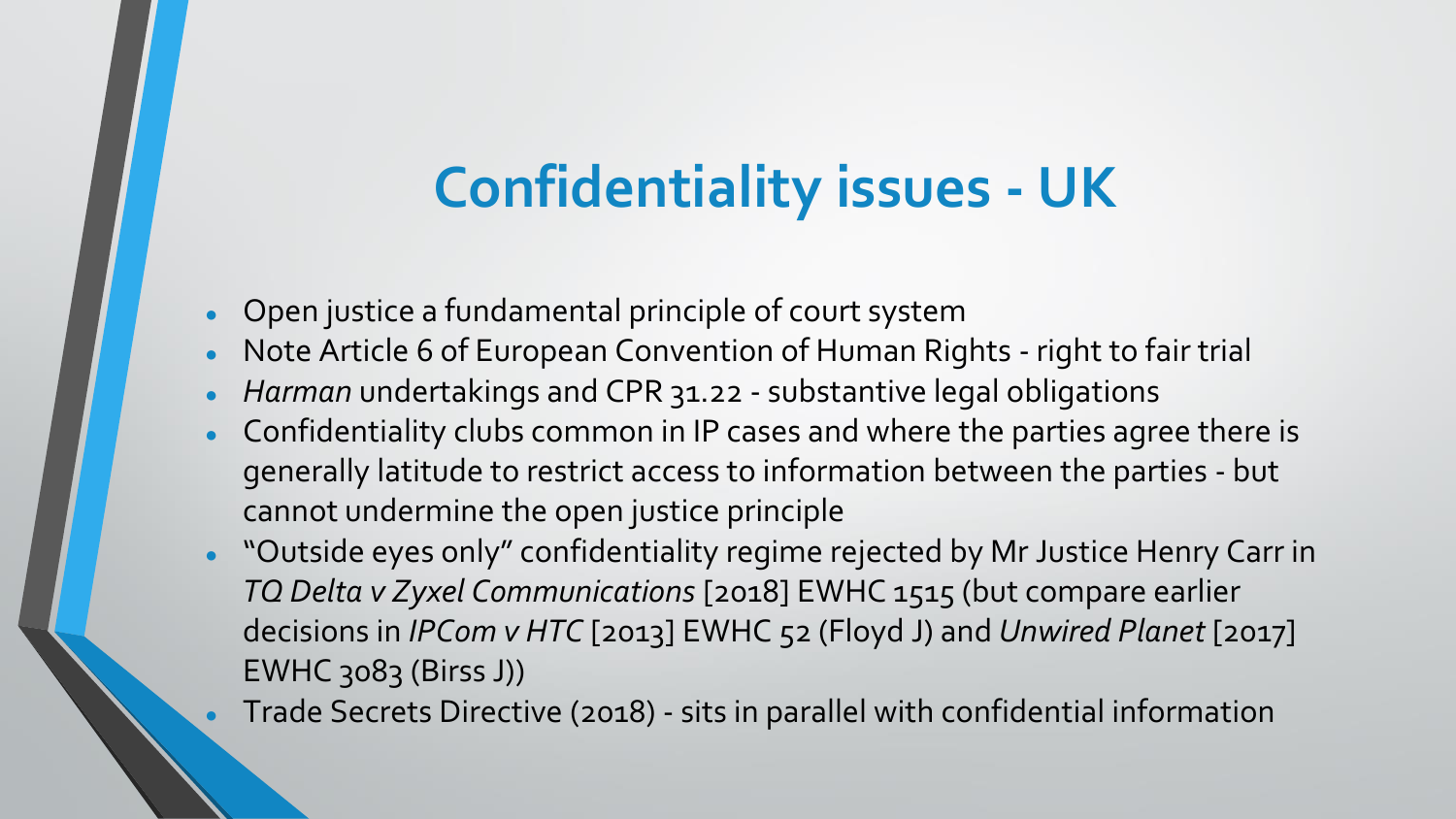### **Cross-border use of evidence**

#### UK

- *Evidence (Proceedings in Other Jurisdictions) Act 1975* - UK obliged to assist countries party to the Hague Convention on Taking of Evidence Abroad
- **Cannot make orders against third parties**
- But note impact of Brexit on Taking of Evidence Regulation (1206/2001)
- Evidence obtained in foreign proceedings will be considered by an English court if admissible under English law

#### FR

- Evidence obtained in a *saisie-contrefaçon* can be used in foreign proceedings - unless the judge ordered specific restrictions.
- In principle, not possible to carry out a *saisiecontrefaçon* in France on the basis of a foreign patent - other evidentiary measures may be available
- Evidence obtained in foreign proceedings will be considered by a French judge unless he has reasons to doubt its validity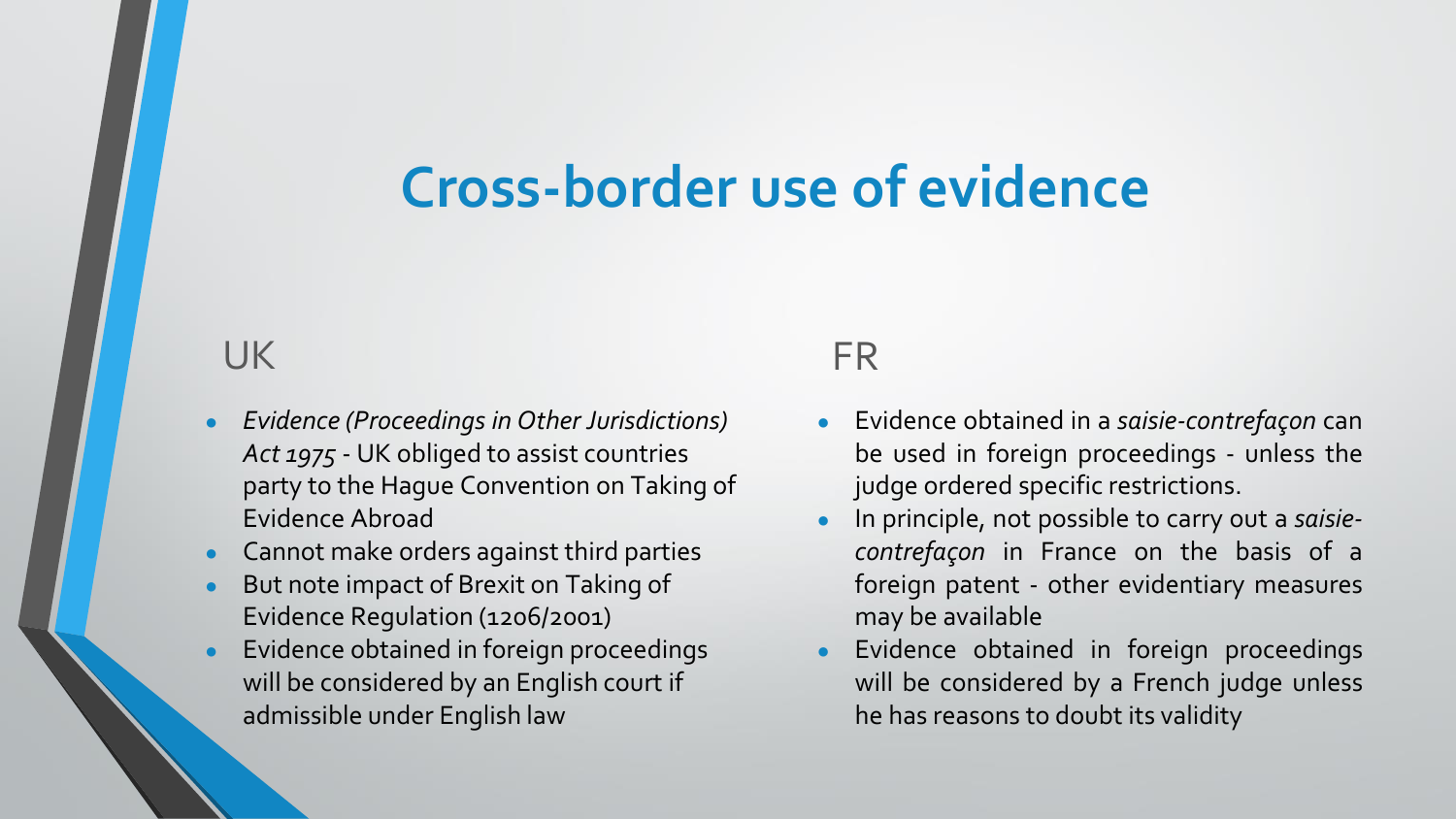### **Cross-border use of evidence**

#### NL

- **Explicitly addressed in case law**
- Even if no intention to use evidence in Dutch proceedings, possible to conduct seizure to obtain evidence
	- Debatable where to claim access...
- Usually no other limitation than 'use of evidence to establish unlawful conduct in legal proceedings'

#### **DE**

German evidence in foreign litigation:

- Probability of infringement in DE trigger for claims of inspection
- No litigation in DE needed Foreign evidence in German litigation:
	- Exclusion of improperly-obtained evidence extremely rare
- Even evidence, that was obtained illegally abroad, may be used in German litigation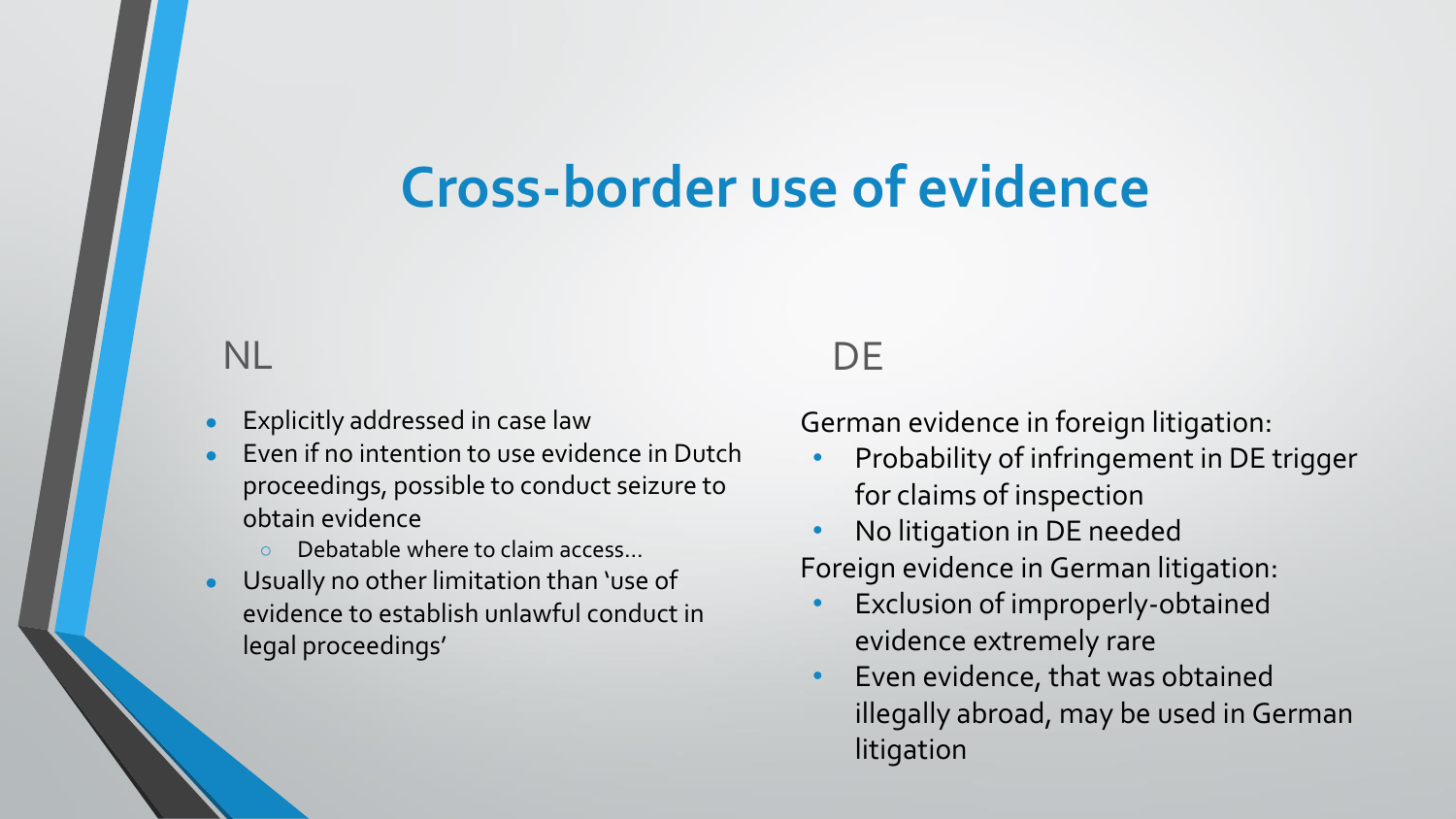# **Summary conclusion**

|                  | <b>UK</b>           | <b>FR</b>                                                              | <b>NL</b>                              | <b>DE</b>                                            |
|------------------|---------------------|------------------------------------------------------------------------|----------------------------------------|------------------------------------------------------|
| <b>Witnesses</b> | Extremely<br>common | <b>Extremely rare</b>                                                  | Relatively rare,<br>but low hurdle     | <b>Extremely rare</b>                                |
| <b>Experts</b>   | Extremely<br>common | Common but not Very common,<br>systematic, no<br>hearing of<br>experts | declarations,<br>access<br>proceedings | Private expert<br>opinion no<br>means of<br>evidence |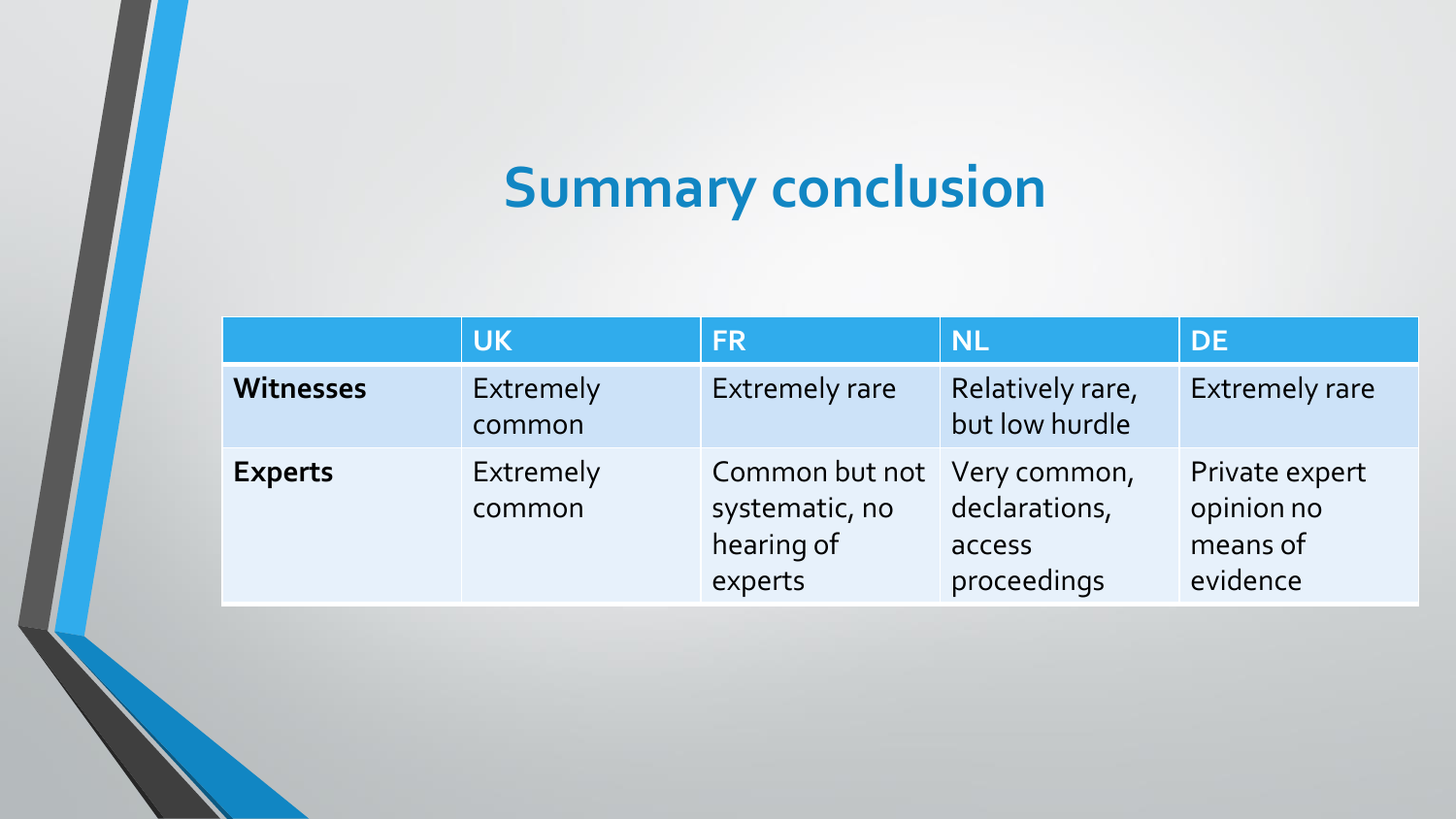# **Summary conclusion**

|                 | <b>UK</b>                                                     | <b>FR</b>                                                 | <b>NL</b>                                            | <b>DE</b>                                                    |
|-----------------|---------------------------------------------------------------|-----------------------------------------------------------|------------------------------------------------------|--------------------------------------------------------------|
| <b>Seizure</b>  | <b>Many options</b><br>available<br>depending on<br>objective | Very common,<br>low hurdle,<br>broad scope                | Common, low<br>hurdle, but no<br>direct access       | Claim for<br>production of<br>documents/inspec<br>tion       |
| Confidentiality | <b>Measures</b><br>available but<br>open justice<br>paramount | Sufficient<br>measures<br>available                       | Sufficient<br>measures<br>available                  | Düsseldorfer<br>proceedings                                  |
| Cross-border    | Import/export of<br>evidence in<br>principle<br>permitted     | Import/export of<br>evidence in<br>principle<br>permitted | Import/export of<br>evidence explicitly<br>permitted | Barely any<br>restriction to<br>import/export of<br>evidence |